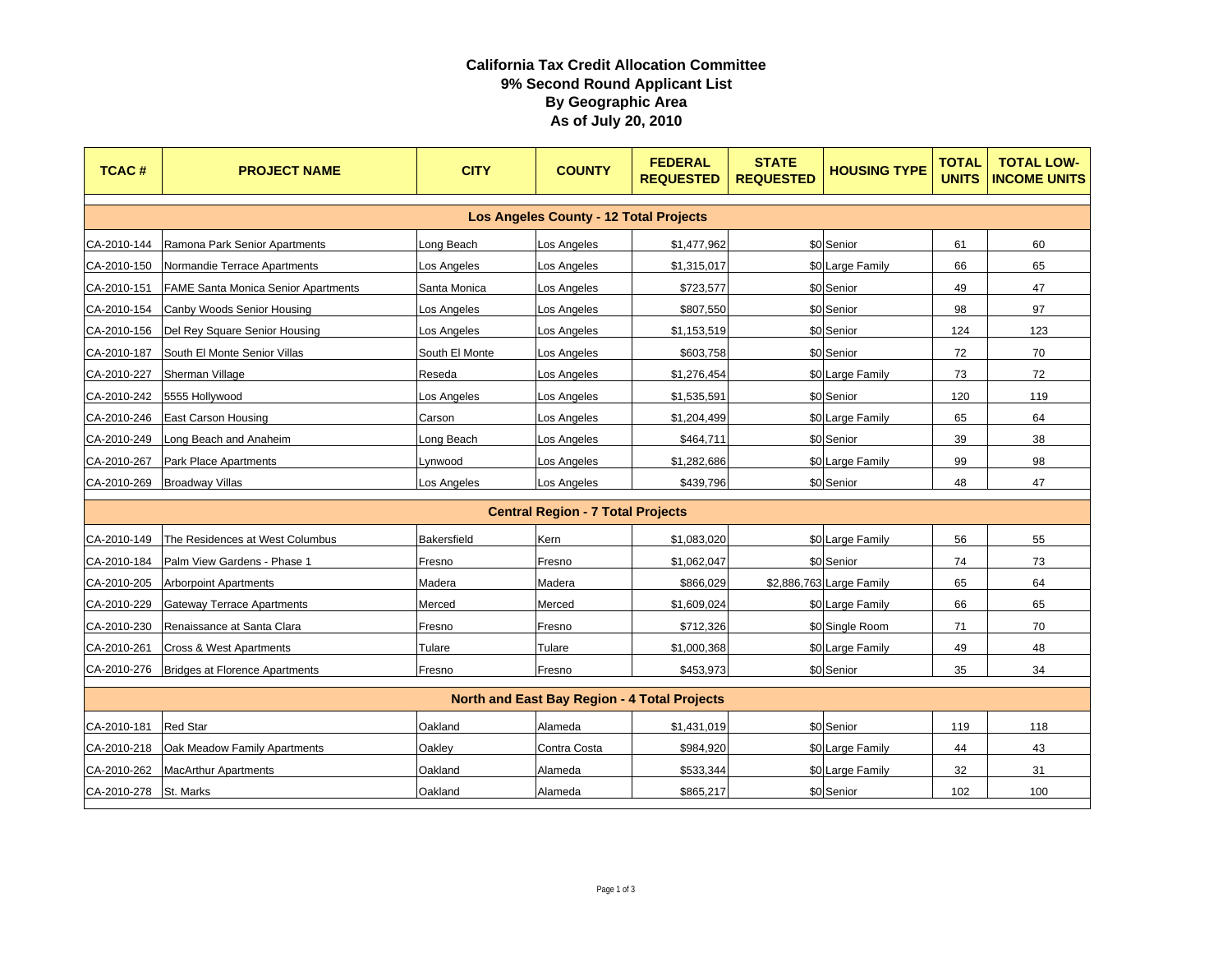## **California Tax Credit Allocation Committee 9% Second Round Applicant List By Geographic Area As of July 20, 2010**

| <b>San Diego County - 4 Total Projects</b>            |                                               |                      |                |             |  |                          |     |     |  |  |
|-------------------------------------------------------|-----------------------------------------------|----------------------|----------------|-------------|--|--------------------------|-----|-----|--|--|
| CA-2010-146                                           | <b>Chambers Senior Residences</b>             | El Caion             | San Diego      | \$778,043   |  | \$0 Senior               | 49  | 48  |  |  |
| CA-2010-157                                           | Fairmount 26                                  | San Diego            | San Diego      | \$1,002,882 |  | \$0 Large Family         | 26  | 25  |  |  |
| CA-2010-182                                           | Estrella de Mercado                           | San Diego            | San Diego      | \$2,048,936 |  | \$0 Large Family         | 92  | 91  |  |  |
| CA-2010-198                                           | <b>Tavarua Senior Apartments</b>              | Carlsbad             | San Diego      | \$923,230   |  | \$0 Senior               | 50  | 49  |  |  |
| <b>Inland Empire Region - 7 Total Projects</b>        |                                               |                      |                |             |  |                          |     |     |  |  |
| CA-2010-136                                           | <b>Horizons at Yucaipa</b>                    | Yucaipa              | San Bernardino | \$1,959,918 |  | \$0 Senior               | 77  | 76  |  |  |
| CA-2010-137                                           | Rancho Dorado South                           | Moreno Valley        | Riverside      | \$1,103,393 |  | \$0 Large Family         | 79  | 78  |  |  |
| CA-2010-138                                           | Toscana                                       | Fontana              | Riverside      | \$1,581,506 |  | \$0 Large Family         | 71  | 70  |  |  |
| CA-2010-141                                           | <b>Crossroads at Rialto</b>                   | Rialto               | San Bernardino | \$1,667,357 |  | \$0 Senior               | 117 | 116 |  |  |
| CA-2010-189                                           | <b>Perris Station Apartments</b>              | Perris               | Riverside      | \$1,765,879 |  | \$0 Senior               | 84  | 83  |  |  |
| CA-2010-209                                           | <b>Fairway Apartments</b>                     | Colton               | San Bernardino | \$949,351   |  | \$0 Large Family         | 38  | 37  |  |  |
| CA-2010-233                                           | <b>Mercado Apartments</b>                     | Perris               | Riverside      | \$728,538   |  | \$0 Large Family         | 60  | 59  |  |  |
| <b>Orange County - 5 Total Projects</b>               |                                               |                      |                |             |  |                          |     |     |  |  |
|                                                       | CA-2010-173 Harper's Pointe Senior Apartments | Costa Mesa           | Orange         | \$1,003,545 |  | \$0 Senior               | 53  | 52  |  |  |
| CA-2010-210                                           | South Street Anaheim                          | Anaheim              | Orange         | \$1,970,993 |  | \$0 Large Family         | 92  | 91  |  |  |
| CA-2010-240                                           | Stonegate Apartment Homes II                  | Anaheim              | Orange         | \$632,620   |  | \$0 Large Family         | 26  | 25  |  |  |
| CA-2010-251                                           | Santa Ana Station District Phase I            | Santa Ana            | Orange         | \$1,688,187 |  | \$0 Large Family         | 74  | 73  |  |  |
| CA-2010-253                                           | <b>SC Senior Apartments</b>                   | San Clemente         | Orange         | \$1,493,121 |  | \$0 Senior               | 76  | 75  |  |  |
| South and West Bay Region - 3 Total Projects          |                                               |                      |                |             |  |                          |     |     |  |  |
| CA-2010-185                                           | Mountain View Downtown Family Development     | <b>Mountain View</b> | Santa Clara    | \$1,063,612 |  | \$3,544,378 Large Family | 51  | 50  |  |  |
| CA-2010-228                                           | <b>McCreery Courtyard</b>                     | San Jose             | Santa Clara    | \$2,029,250 |  | \$0 Large Family         | 93  | 92  |  |  |
| CA-2010-255                                           | 3rd Street Residential Development            | San Jose             | Santa Clara    | \$821,797   |  | \$0 Large Family         | 37  | 36  |  |  |
| <b>Capital and Northern Region - 2 Total Projects</b> |                                               |                      |                |             |  |                          |     |     |  |  |
| CA-2010-200                                           | <b>Plumas Family Apartments</b>               | <b>Yuby City</b>     | Sutter         | \$645,187   |  | \$0 Large Family         | 39  | 38  |  |  |
|                                                       | CA-2010-274 Bidwell Park Apartments           | Chico                | <b>Butte</b>   | \$545,155   |  | \$0 Large Family         | 38  | 37  |  |  |